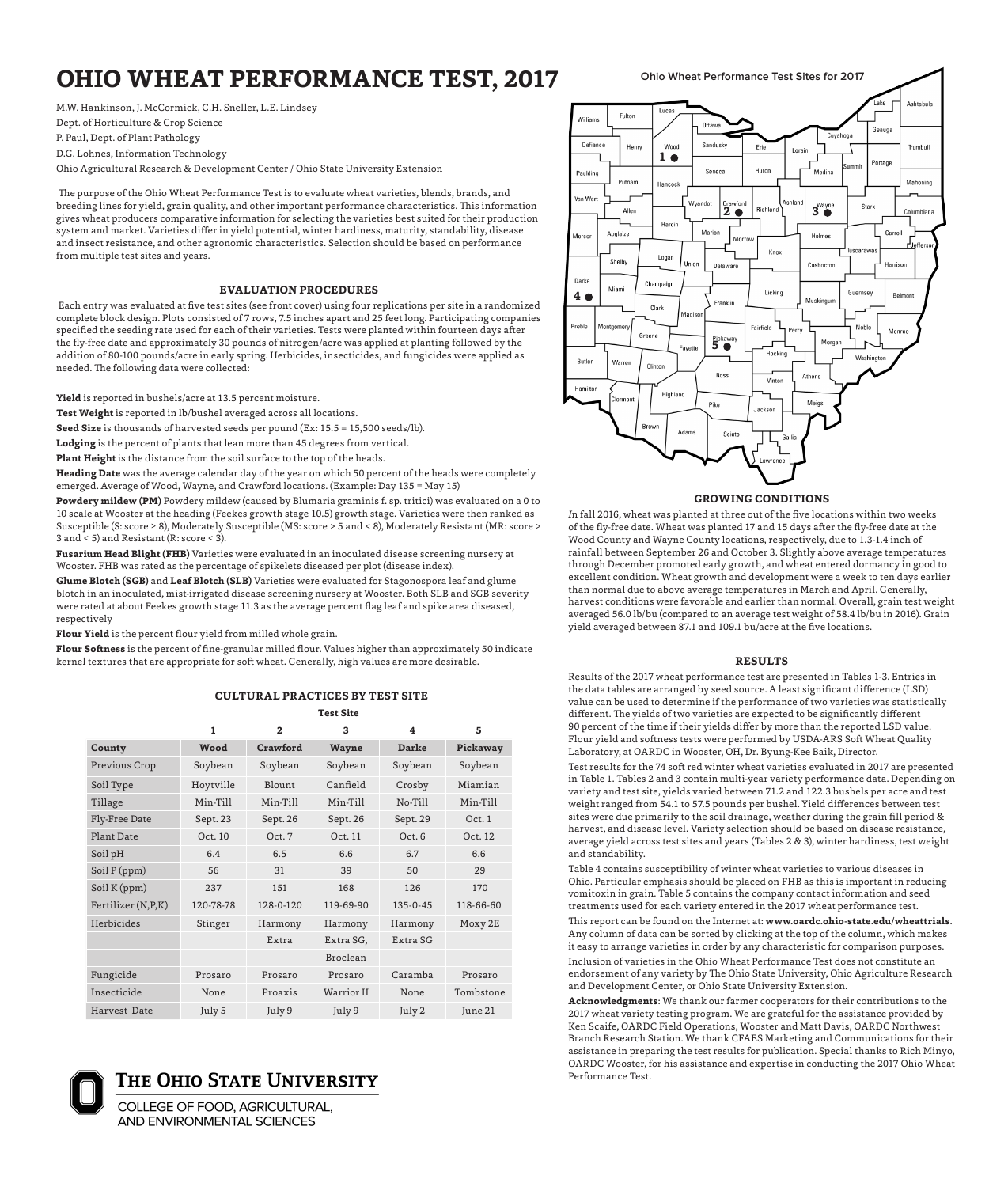## **Table 1. Yield and Agronomic Characteristics of Wheat Varieties Tested in Ohio, 2017.**

|                         |                |               |       |                 | Yield |                              |                 |            |          |       |              | <b>Characteristics</b> |                |       |                 |
|-------------------------|----------------|---------------|-------|-----------------|-------|------------------------------|-----------------|------------|----------|-------|--------------|------------------------|----------------|-------|-----------------|
| <b>Brand</b>            | <b>Variety</b> | Seeds/Ft./Row | Wood  | <b>Crawford</b> | Wayne | <b>Darke</b>                 | <b>Pickaway</b> | Avg.       | Test Wt. | Seeds | Lodg.        | Ht.                    | <b>Heading</b> | Flour | <b>Softness</b> |
|                         |                |               |       |                 |       | --bu/ac--------------------- |                 |            | lb/bu    | lb.   | %            | in.                    | Date           | %     | %               |
| AGI                     | 111            | 25            | 91.8  | 101.7           | 103.0 | 84.6                         | 93.9            | 95.0       | 55.3     | 11.9  | 0            | 35                     | 134            | 66.1  | 49.5            |
| AGI                     | 307            | 25            | 104.3 | 111.9           | 108.7 | 76.1                         | 87.8            | 97.8       | 56.2     | 13.2  | $\mathbf 0$  | 41                     | 135            | 69.3  | 60.2            |
| AGI                     | 401            | 25            | 111.2 | 105.9           | 115.3 | 74.4                         | 94.8            | 100.3      | 55.3     | 14.9  | $\mathbf 0$  | 40                     | 136            | 69.7  | 58.7            |
| AGI                     | 109B           | 25            | 113.6 | 109.6           | 112.2 | 82.2                         | 88.0            | $101.1*$   | 55.5     | 14.3  | $\mathbf 0$  | 35                     | 132            | 71.9  | 58.7            |
| AGI                     | 216B           | 25            | 106.8 | 102.7           | 108.8 | 76.9                         | 82.0            | 95.4       | 56.2     | 10.4  | $\mathbf 0$  | 38                     | 133            | 70.4  | 58.8            |
| AGI                     | 217B           | 25            | 113.4 | 108.7           | 117.4 | 98.5                         | 97.4            | $107.1*$   | 56.2     | 11.9  | 0            | 38                     | 135            | 71.8  | 63.1            |
| AGI                     | Bolt           | 28            | 105.7 | 103.8           | 109.3 | 89.6                         | 87.6            | 99.2       | 56.3     | 14.9  | $\mathbf 0$  | 38                     | 135            | 64.4  | 61.3            |
| AgriMAXX                | 413            | 27            | 113.2 | 112.4           | 111.2 | 80.4                         | 94.8            | $102.4*$   | 55.5     | 14.0  | 0            | 35                     | 132            | 71.7  | 61.7            |
| AgriMAXX                | 444            | 27            | 112.2 | 114.0           | 112.3 | 85.8                         | 96.9            | $104.2*$   | 56.1     | 11.9  | 0            | 38                     | 136            | 72.0  | 63.3            |
| AgriMAXX                | 446            | 27            | 110.4 | 116.1           | 119.7 | 85.8                         | 92.7            | $104.9*$   | 56.8     | 12.0  | 0            | 37                     | 136            | 71.8  | 61.2            |
| AgriMAXX                | 454            | 27            | 115.2 | 118.3           | 116.5 | 94.9                         | 99.5            | $108.9*$   | 56.4     | 11.8  | $\mathbf 0$  | 37                     | 136            | 72.2  | 64.6            |
| AgriMAXX                | 463            | 27            | 104.9 | 96.0            | 105.9 | 81.8                         | 92.9            | 96.3       | 55.1     | 11.6  | 0            | 36                     | 134            | 67.8  | 55.2            |
| AgriMAXX                | 464            | 27            | 108.7 | 92.6            | 111.7 | 80.5                         | 85.1            | 95.7       | 54.1     | 11.7  | 0            | 39                     | 133            | 67.9  | 60.2            |
| AgriPro                 | SY 007         | 26.2          | 103.3 | 103.5           | 99.2  | 77.1                         | 82.9            | 93.2       | 56.2     | 12.8  | $\mathbf 0$  | 38                     | 132            | 68.4  | 60.6            |
| AgriPro                 | SY 100         | 25.3          | 116.8 | 118.7           | 118.6 | 95.5                         | 95.7            | $109.1***$ | 54.3     | 11.9  | 1            | 36                     | 136            | 71.0  | 63.1            |
| AgriPro                 | SY 483         | 25.3          | 119.4 | 109.5           | 111.0 | 96.2                         | 100.0           | $107.2*$   | 55.8     | 11.6  | 0            | 39                     | 136            | 70.3  | 58.6            |
| AgriPro                 | SY 547         | 26.2          | 108.0 | 117.2           | 112.6 | 83.8                         | 94.3            | $103.2*$   | 55.8     | 12.1  | 0            | 40                     | 133            | 68.5  | 54.2            |
| Beck                    | 123            | 25            | 112.1 | 109.8           | 112.3 | 82.0                         | 85.1            | 100.3      | 56.3     | 12.5  | $\mathbf 0$  | 40                     | 133            | 68.9  | 59.6            |
| Beck                    | 125            | 25            | 114.5 | 107.2           | 108.3 | 76.5                         | 85.1            | 98.3       | 56.7     | 13.8  | $\mathbf 0$  | 38                     | 134            | 69.3  | 60.9            |
| Beck                    | 128            | 25            | 113.3 | 103.1           | 118.3 | 92.3                         | 99.3            | $105.3*$   | 56.2     | 11.8  | 0            | 37                     | 136            | 71.7  | 63.5            |
| Certified               | Freedom        | 25            | 105.1 | 92.3            | 98.1  | 73.1                         | 86.5            | 91.0       | 54.6     | 13.3  | 1            | 40                     | 136            | 69.2  | 56.6            |
| Certified               | Hopewell       | 25            | 94.2  | 99.7            | 91.9  | 71.2                         | 78.7            | 87.1       | 55.6     | 11.7  | $\mathbf 0$  | 42                     | 136            | 68.0  | 57.5            |
| Certified               | Kokosing       | 25            | 104.5 | 106.7           | 111.7 | 90.7                         | 85.6            | 99.9       | 55.8     | 11.1  | 0            | 39                     | 133            | 71.7  | 54.8            |
| Certified               | Malabar        | 25            | 109.2 | 100.2           | 92.7  | 76.5                         | 85.0            | 92.7       | 55.9     | 14.3  | 0            | 42                     | 137            | 69.4  | 60.3            |
| Certified               | Starburst      | 28            | 107.9 | 94.5            | 108.9 | 79.2                         | 96.8            | 97.4       | 57.5     | 12.1  | $\mathbf 0$  | 35                     | 136            | 66.5  | 51.0            |
| Certified               | Sunburst       | 28            | 105.7 | 94.2            | 110.8 | 80.8                         | 96.9            | 97.7       | 57.5     | 12.8  | $\mathbf 0$  | 36                     | 137            | 66.2  | 50.2            |
| CROPLAN                 | 9203           | 25            | 105.5 | 106.7           | 111.1 | 89.3                         | 85.7            | 99.7       | 56.4     | 11.5  | $\mathbf 0$  | 38                     | 136            | 70.4  | 59.1            |
| CROPLAN                 | 9415           | 25            | 111.9 | 117.1           | 121.2 | 87.5                         | 83.7            | $104.3*$   | 56.5     | 12.6  | 0            | 38                     | 136            | 71.6  | 64.9            |
| CROPLAN                 | 9606           | 25            | 118.1 | 117.0           | 118.2 | 90.2                         | 95.9            | $107.9*$   | 55.2     | 10.6  | 1            | 38                     | 135            | 72.6  | 57.5            |
| Dyna-Gro                | 9522           | 25            | 116.2 | 112.9           | 114.7 | 85.6                         | 91.7            | $104.2*$   | 56.2     | 12.8  | $\mathbf 0$  | 39                     | 135            | 72.0  | 64.0            |
| Dyna-Gro                | 9552           | 25            | 114.7 | 107.9           | 116.5 | 88.0                         | 95.1            | $104.4*$   | 56.5     | 12.4  | $\mathbf 0$  | 38                     | 136            | 72.0  | 60.2            |
| Dyna-Gro                | 9692           | 25            | 114.1 | 108.9           | 119.9 | 98.3                         | 94.5            | $107.2*$   | 56.3     | 11.4  | 0            | 38                     | 135            | 71.7  | 62.4            |
| Dyna-Gro                | 9701           | 25            | 111.2 | 112.8           | 114.2 | 86.2                         | 94.4            | $103.8*$   | 56.4     | 11.1  | $\mathbf 0$  | 39                     | 135            | 69.4  | 53.4            |
| Dyna-Gro                | 9750           | 25            | 106.5 | 95.5            | 105.8 | 88.7                         | 92.0            | 97.7       | 55.1     | 11.7  | $\mathbf 0$  | 36                     | 135            | 67.9  | 56.2            |
| Dyna-Gro                | 9772           | 25            | 108.1 | 95.8            | 105.6 | 74.1                         | 83.5            | 93.4       | 54.2     | 11.8  | $\mathbf 0$  | 39                     | 134            | 68.4  | 59.5            |
| Dyna-Gro                | 9862           | 25            | 114.5 | 110.1           | 108.9 | 91.1                         | 100.3           | $105.0*$   | 56.6     | 12.9  | 0            | 37                     | 136            | 72.4  | 46.3            |
| <b>Ebberts</b>          | 903            | 25            | 110.3 | 108.5           | 111.5 | 84.8                         | 94.7            | $102.0*$   | 56.4     | 12.2  | $\mathbf 0$  | 36                     | 136            | 73.1  | 48.2            |
| Ebberts                 | 911            | 27            | 103.2 | 94.2            | 109.5 | 86.4                         | 88.8            | 96.4       | 54.9     | 11.8  | $\mathbf 0$  | 36                     | 135            | 68.3  | 55.8            |
| <b>Ebberts</b>          | 916            | 25            | 110.5 | 101.5           | 117.3 | 83.4                         | 92.4            | $101.0*$   | 57.5     | 11.4  | $\mathbf 0$  | 37                     | 133            | 72.8  | 57.6            |
| Ebberts                 | 936            | 25            | 115.2 | 113.0           | 118.5 | 98.0                         | 92.4            | $107.4*$   | 56.4     | 11.6  | 0            | 37                     | 136            | 72.1  | 63.3            |
| Ebberts                 | E3201          | 25            | 114.0 | 119.9           | 117.5 | 90.8                         | 90.6            | $106.6*$   | 56.1     | 11.8  | $\mathbf{1}$ | 39                     | 133            | 72.5  | 60.1            |
| Hiser                   | $L-214$        | 25            | 98.7  | 107.0           | 108.2 | 79.4                         | 91.0            | 96.9       | 55.9     | 11.8  | $\mathbf 0$  | 36                     | 130            | 70.0  | 62.8            |
| OFSI                    | Lion           | 25            | 105.0 | 99.1            | 106.4 | 77.2                         | 92.9            | 96.1       | 56.3     | 12.5  | 0            | 37                     | 132            | 68.7  | 59.2            |
| Rupp                    | <b>RS 902</b>  | 24            | 113.6 | 108.7           | 113.7 | 95.3                         | 99.2            | $106.1*$   | 56.2     | 11.8  | 0            | 37                     | 136            | 72.1  | 63.3            |
| Rupp                    | RS 910         | 24            | 112.6 | 104.2           | 111.0 | 81.2                         | 93.6            | $100.5*$   | 56.8     | 14.0  | $\mathbf 0$  | 39                     | 134            | 69.5  | 60.4            |
| Rupp                    | RS 961         | 24            | 111.2 | 109.1           | 112.0 | 92.8                         | 97.1            | $104.5*$   | 56.6     | 12.5  | $\mathbf 0$  | 36                     | 136            | 72.5  | 45.6            |
| Rupp                    | RS 972         | 24            | 114.0 | 116.1           | 121.8 | 86.4                         | 95.3            | $106.7*$   | 56.0     | 12.0  | $\mathbf 0$  | 39                     | 135            | 72.6  | 61.5            |
| <b>Seed Consultants</b> | SC 13S07™      | 27            | 104.8 | 98.9            | 108.4 | 72.7                         | 91.8            | 95.3       | 54.4     | 12.3  | $\mathbf 0$  | 39                     | 133            | 67.6  | 59.1            |
| <b>Seed Consultants</b> | SC 13S17™      | 27            | 102.0 | 108.8           | 109.7 | 81.6                         | 88.8            | 98.2       | 56.1     | 10.7  | $\mathbf 0$  | 35                     | 132            | 72.0  | 55.3            |
| <b>Seed Consultants</b> | SC 13S26™      | 27            | 110.1 | 111.5           | 113.0 | 93.2                         | 99.1            | $105.4*$   | 56.5     | 11.8  | $\mathbf 0$  | 37                     | 135            | 71.8  | 63.1            |
| <b>Seed Consultants</b> | SC 13S37™      | 27            | 109.8 | 109.1           | 114.8 | 89.3                         | 97.9            | $104.2*$   | 56.4     | 13.6  | $\mathbf 0$  | 37                     | 136            | 72.2  | 44.3            |
| Shur Grow               | SG-1537S       | 28            | 102.0 | 94.2            | 108.5 | 79.6                         | 93.3            | 95.5       | 55.1     | 12.3  | $\mathbf 0$  | 36                     | 135            | 68.4  | 55.4            |
|                         |                |               |       |                 |       |                              |                 |            |          |       |              |                        |                |       |                 |
| Shur Grow               | SG-1544        | 26            | 111.5 | 106.5           | 109.1 | 85.2                         | 94.6            | $101.4*$   | 55.1     | 11.8  | $\mathbf 0$  | 43                     | 133            | 70.5  | 58.7            |
| Shur Grow               | SG-1546S       | 28            | 111.5 | 107.3           | 122.3 | 93.3                         | 93.8            | $105.6*$   | 56.0     | 11.6  | $\mathbf 0$  | 38<br>36               | 136            | 71.6  | 63.0            |
| Shur Grow               | SG-1547S       | 28            | 110.3 | 108.2           | 117.2 | 94.6                         | 99.9            | $106.0*$   | 56.5     | 12.1  | $\mathbf 0$  |                        | 136            | 72.7  | 47.3            |
| Shur Grow               | SG-1552        | 26            | 113.0 | 116.6           | 118.4 | 90.5                         | 91.4            | $106.0*$   | 55.9     | 11.7  | $\mathbf 0$  | 39                     | 135            | 72.5  | 62.1            |
| Steyer                  | Berwick        | 25            | 111.7 | 105.2           | 111.9 | 85.3                         | 91.5            | $101.1*$   | 56.4     | 12.7  | $\mathbf 0$  | 36                     | 136            | 72.8  | 44.8            |
| Steyer                  | Haubert        | 25            | 110.8 | 114.5           | 117.2 | 94.7                         | 97.6            | $107.0*$   | 56.3     | 11.8  | $\mathbf 0$  | 37                     | 135            | 71.9  | 62.1            |
| Steyer                  | Wharton        | 25            | 103.7 | 110.6           | 106.0 | 76.3                         | 78.0            | 94.9       | 56.1     | 10.5  | $\mathbf 0$  | 35                     | 133            | 72.3  | 53.7            |

**Table 2. Yield and Agronomic Characteristics of Wheat Varieties Tested in Ohio, 2016 and 2017.**

E<br>B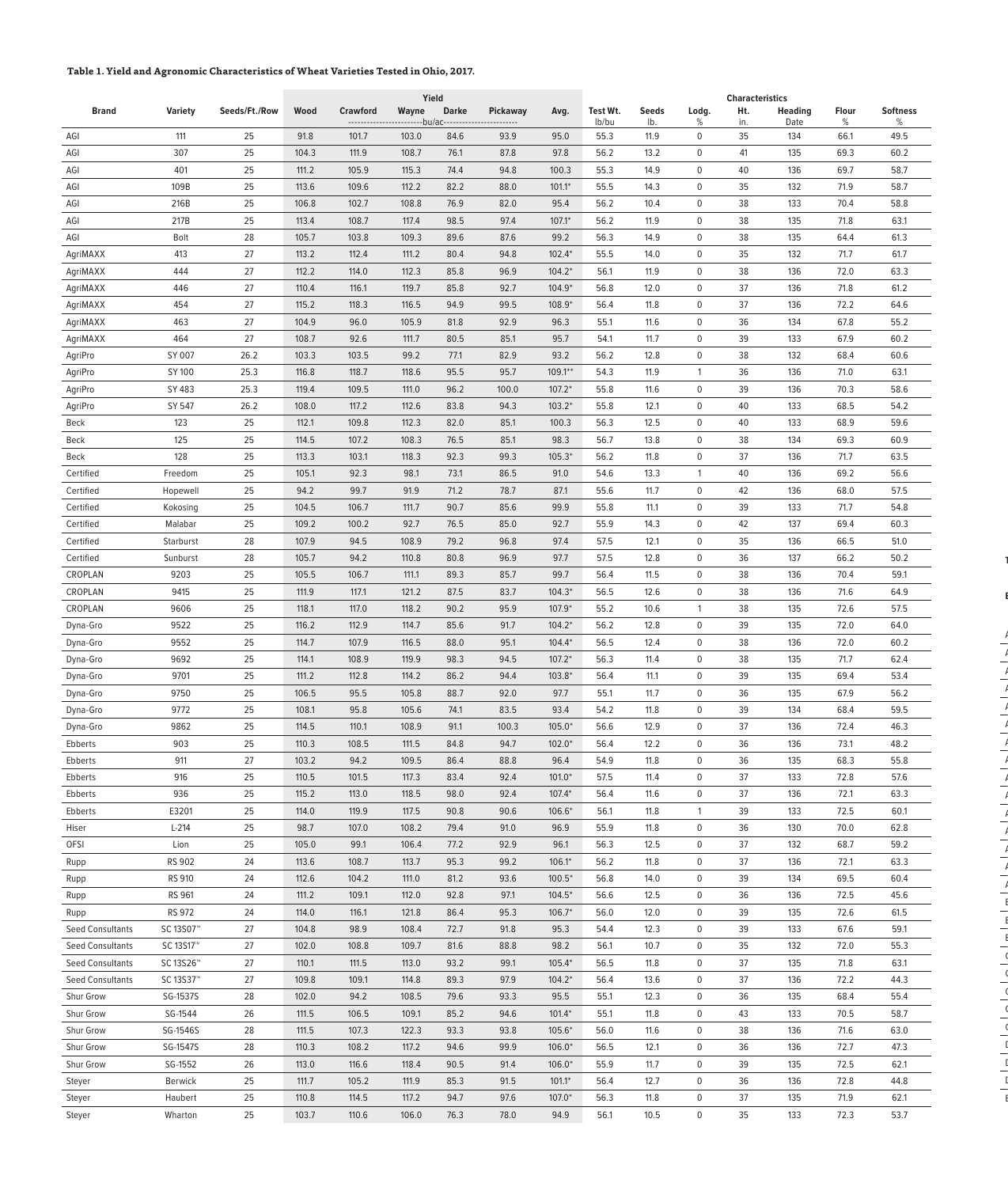## **Table 1. Yield and Agronomic Characteristics of Wheat Varieties Tested in Ohio, 2017. (continued)**

|                        |               |               | Yield |                 |                                                                 | <b>Characteristics</b> |          |          |                   |                     |                |            |                        |            |                      |
|------------------------|---------------|---------------|-------|-----------------|-----------------------------------------------------------------|------------------------|----------|----------|-------------------|---------------------|----------------|------------|------------------------|------------|----------------------|
| <b>Brand</b>           | Variety       | Seeds/Ft./Row | Wood  | <b>Crawford</b> | Wayne<br>-------------------------bu/ac------------------------ | <b>Darke</b>           | Pickaway | Avg.     | Test Wt.<br>lb/bu | Seeds/lb.<br>(1000) | Lodg.<br>%     | Ht.<br>in. | <b>Heading</b><br>Date | Flour<br>% | <b>Softness</b><br>% |
| <b>Strike Genetics</b> | 403           | 24            | 115.9 | 113.5           | 114.7                                                           | 92.0                   | 96.1     | $106.4*$ | 55.5              | 12.5                | $\mathbf 0$    | 37         | 133                    | 69.3       | 64.0                 |
| <b>Strike Genetics</b> | 603           | 24            | 108.0 | 105.1           | 116.5                                                           | 91.8                   | 97.0     | $103.7*$ | 56.1              | 11.9                | $\Omega$       | 38         | 136                    | 71.8       | 62.8                 |
| <b>Strike Genetics</b> | 803           | 24            | 114.9 | 101.9           | 114.9                                                           | 88.7                   | 95.6     | $103.2*$ | 56.6              | 13.1                | $\overline{0}$ | 37         | 136                    | 72.7       | 45.5                 |
| Va. Tech               | Hilliard      | 25            | 102.1 | 108.8           | 111.9                                                           | 77.3                   | 85.3     | 97.1     | 56.9              | 12.4                | $\mathbf 0$    | 38         | 134                    | 68.5       | 59.6                 |
| Wellman                | W 204         | 26            | 116.4 | 111.2           | 112.6                                                           | 94.8                   | 97.9     | $106.6*$ | 55.6              | 11.5                | $\Omega$       | 36         | 132                    | 68.0       | 57.5                 |
| Wellman                | W 206         | 26            | 109.2 | 110.6           | 106.8                                                           | 83.0                   | 91.8     | 100.3    | 56.8              | 14.1                | $\mathbf 0$    | 38         | 133                    | 69.7       | 60.0                 |
| Wellman                | W 302         | 26            | 114.9 | 117.4           | 115.0                                                           | 90.4                   | 100.7    | $107.7*$ | 56.5              | 11.7                | $\mathbf 0$    | 38         | 133                    | 72.6       | 59.8                 |
| Wellman                | W 303         | 26            | 97.1  | 99.4            | 97.5                                                            | 90.9                   | 89.2     | 94.8     | 55.4              | 12.2                | 3              | 35         | 134                    | 65.9       | 47.4                 |
| Wellman                | W 304         | 26            | 114.8 | 115.9           | 115.3                                                           | 100.5                  | 96.7     | $108.6*$ | 56.5              | 12.0                | $\mathbf 0$    | 37         | 135                    | 71.9       | 63.0                 |
| Wellman                | W 305         | 26            | 109.6 | 113.4           | 114.0                                                           | 87.7                   | 91.7     | $103.3*$ | 56.2              | 13.3                | $\overline{0}$ | 36         | 136                    | 72.7       | 44.9                 |
| Wellman                | W 312         | 26            | 117.2 | 116.1           | 118.4                                                           | 90.2                   | 99.2     | $108.2*$ | 55.2              | 11.1                | $\mathbf 0$    | 37         | 133                    | 71.1       | 52.3                 |
| Wellman                | W 316         | 26            | 102.6 | 114.9           | 117.0                                                           | 85.4                   | 104.0    | $104.8*$ | 55.7              | 12.0                | $\mathbf 0$    | 40         | 136                    | 72.1       | 46.0                 |
| Yerks                  | Y2313         | 24.2          | 113.9 | 116.0           | 119.1                                                           | 85.6                   | 96.8     | $106.3*$ | 56.0              | 11.9                | $\overline{0}$ | 38         | 135                    | 72.2       | 60.8                 |
| Yerks                  | Y917          | 24.2          | 109.2 | 108.3           | 108.6                                                           | 83.5                   | 96.6     | $101.2*$ | 56.3              | 12.9                | $\Omega$       | 36         | 136                    | 72.5       | 49.0                 |
| Yerks                  | Y925          | 24.2          | 113.0 | 109.9           | 119.2                                                           | 97.5                   | 98.1     | $107.5*$ | 56.5              | 11.8                | $\mathbf 0$    | 38         | 136                    | 71.9       | 63.5                 |
|                        | High          | 28.0          | 119.4 | 119.9           | 122.3                                                           | 100.5                  | 104.0    | 109.1    | 57.5              | 14.9                | 3              | 43         | 137                    | 73.1       | 64.9                 |
|                        | Average       | 25.6          | 109.7 | 107.7           | 112.0                                                           | 86.2                   | 92.8     | 101.7    | 56.0              | 12.2                | $\mathbf{0}$   | 38         | 135                    | 70.5       | 57.5                 |
|                        | Low           | 24.0          | 91.8  | 92.3            | 91.9                                                            | 71.2                   | 78.0     | 87.1     | 54.1              | 10.4                | $\mathbf 0$    | 35         | 130                    | 64.4       | 44.3                 |
|                        | $LSD (P=0.1)$ |               | 5.13  | 7.3             | 5.51                                                            | 7.700                  | 7.62     | 8.8      | 1.3               |                     |                | 1.2        | 1.8                    |            |                      |
|                        | <b>CV</b>     |               | 3.48  | 5.9             | 4.21                                                            | 7.7                    | 7.02     | 13.0     | 3.0               |                     |                | 4.9        | 1.6                    |            |                      |

\*\*Highest Yielding Variety

\*Not statistically different then the highest yielding variety.

## **Table 2. Yield and Agronomic Characteristics of Wheat Varieties Tested in Ohio, 2016 and 2017.**

|              |          |       |       | Yield                                                    |       |             |       |                      |                | <b>Characteristics</b> |                               |                     |                          |       |       | Yield                                              |              |             |       |                             |                | <b>Characteristics</b> |                               |
|--------------|----------|-------|-------|----------------------------------------------------------|-------|-------------|-------|----------------------|----------------|------------------------|-------------------------------|---------------------|--------------------------|-------|-------|----------------------------------------------------|--------------|-------------|-------|-----------------------------|----------------|------------------------|-------------------------------|
| <b>Brand</b> | Variety  | Wood  | Wayne | Wooster Darke<br>-----------------bu/ac----------------- |       | <b>Pick</b> | Avg.  | Test<br>Wt.<br>lb/bu | LG<br>%        | Ht.<br>in.             | <b>Heading</b><br><b>Date</b> | <b>Brand</b>        | Variety                  | Wood  | Wavne | Wooster<br>-----------------bu/ac----------------- | <b>Darke</b> | <b>Pick</b> | Avg.  | <b>Test</b><br>Wt.<br>lb/bu | <b>LG</b><br>% | Ht.<br>in.             | <b>Heading</b><br><b>Date</b> |
| AGI          | 111      | 91.6  | 103.7 | 117.3                                                    | 89.3  | 96.8        | 99.7  | 57.6                 | 2              | 35                     | 139                           | Hiser               | $L-214$                  | 102.3 | 114.9 | 115.8                                              | 96.6         | 97.8        | 105.5 | 57.3                        | $\overline{2}$ | 38                     | 135                           |
| AGI          | 307      | 100.0 | 106.9 | 107.2                                                    | 88.2  | 88.6        | 98.2  | 57.5                 | $\overline{2}$ | 41                     | 139                           | OFSI                | Lion                     | 101.1 | 105.3 | 112.4                                              | 86.4         | 99.9        | 101.0 | 56.6                        | $\mathbf{0}$   | 40                     | 137                           |
| AGI          | 401      | 100.8 | 106.1 | 113.3                                                    | 85.7  | 95.3        |       | 56.2                 | -1             | 42                     | 140                           | Rupp                | <b>RS 910</b>            | 102.8 | 108.3 | 119.0                                              | 95.6         | 98.9        | 104.9 | 58.4                        | 1              | 39                     | 139                           |
| AGI          | 109B     | 104.3 | 113.6 | 117.4                                                    | 89.8  | 93.5        | 103.7 | 56.6                 | $\overline{0}$ | 35                     | 138                           | Rupp                | <b>RS 972</b>            | 108.2 | 118.9 | 123.7                                              | 97.2         | 100.6       | 109.7 | 56.8                        | $\overline{2}$ | 39                     | 139                           |
| AGI          | 216B     | 100.7 | 103.7 | 113.4                                                    | 88.8  | 93.9        | 100.1 | 58.1                 | $\overline{0}$ | 39                     | 137                           | Seed                | SC                       | 102.0 | 105.0 | 113.5                                              | 86.1         | 96.5        | 100.6 | 56.0                        | $\overline{0}$ | 39                     | 138                           |
| AGI          | 217B     | 106.6 | 110.9 | 118.3                                                    | 109.5 | 103.2       | 109.7 | 57.4                 | $\overline{2}$ | 39                     | 139                           | Consultants         | 13S07 <sup>™</sup>       |       |       |                                                    |              |             |       |                             |                |                        |                               |
| AGI          | Bolt     | 97.5  | 107.5 | 109.8                                                    | 96.4  | 96.6        | 101.5 | 57.7                 | $\mathbf 1$    | 39                     | 139                           | Seed<br>Consultants | SC<br>13S26 <sup>™</sup> | 103.8 | 112.3 | 115.0                                              | 104.0        | 99.5        | 106.9 | 57.5                        | 2              | 38                     | 139                           |
| AgriMAXX     | 413      | 108.8 | 115.5 | 123.7                                                    | 93.8  | 96.7        | 107.7 | 57.2                 | $\overline{0}$ | 36                     | 137                           | <b>Shur Grow</b>    | SG-1544                  | 104.7 | 108.3 | 116.5                                              | 99.1         | 100.8       | 105.9 | 56.1                        | $\overline{0}$ | 42                     | 138                           |
| AgriMAXX     | 444      | 107.3 | 113.8 | 114.6                                                    | 98.3  | 101.8       | 107.1 | 57.4                 | $\overline{0}$ | 38                     | 140                           | <b>Shur Grow</b>    | SG-1546S                 | 103.3 | 111.7 | 119.4                                              | 102.3        | 100.2       | 107.3 | 56.9                        | 3              | 38                     | 140                           |
| AgriMAXX     | 446      | 104.2 | 116.3 | 117.6                                                    | 97.5  | 94.9        | 106.1 | 57.9                 | -1             | 37                     | 140                           | <b>Shur Grow</b>    | SG-1552                  | 109.4 | 113.4 | 120.6                                              | 99.6         | 97.6        | 108.1 | 56.7                        | 6              | 39                     | 139                           |
| AgriMAXX     | 454      | 111.5 | 114.6 | 115.9                                                    | 103.9 | 99.1        | 109.0 | 57.2                 | $\mathbf 1$    | 38                     | 140                           | Stever              | Haubert                  | 107.1 | 114.9 | 114.2                                              | 104.9        | 101.7       | 108.5 | 57.3                        | 1              | 38                     | 139                           |
| AgriPro      | SY 007   | 99.0  | 106.7 | 105.1                                                    | 85.8  | 85.9        | 96.5  | 57.1                 | -1             | 39                     | 137                           | Steyer              | Wharton                  | 99.8  | 105.7 | 114.9                                              | 90.1         | 85.4        | 99.2  | 57.8                        | $\mathbf{0}$   | 36                     | 138                           |
| AgriPro      | SY 100   | 109.3 | 121.1 | 124.8                                                    | 109.5 | 100.4       | 113.0 | 56.1                 | 2              | 37                     | 140                           | <b>Strike</b>       | 403                      | 106.6 | 117.0 | 115.3                                              | 104.8        | 105.6       | 109.8 | 56.8                        | $\overline{0}$ | 37                     | 138                           |
| AgriPro      | SY 483   | 111.8 | 113.3 | 114.5                                                    | 106.5 | 103.1       | 109.8 | 56.8                 | 2              | 40                     | 140                           | Genetics            |                          |       |       |                                                    |              |             |       |                             |                |                        |                               |
| AgriPro      | SY 547   | 105.4 | 119.9 | 122.6                                                    | 100.0 | 102.0       | 110.0 | 57.5                 | 2              | 40                     | 138                           | Strike<br>Genetics  | 603                      | 103.6 | 109.8 | 118.4                                              | 99.1         | 101.9       | 106.5 | 57.0                        | $\mathbf{1}$   | 38                     | 140                           |
| Beck         | 123      | 104.7 | 108.6 | 115.0                                                    | 97.4  | 95.2        | 104.2 | 57.5                 | $\overline{2}$ | 41                     | 137                           | Va. Tech            | Hilliard                 | 103.0 | 108.0 | 116.1                                              | 88.1         | 94.7        | 102.0 | 58.2                        | $\mathbf{1}$   | 38                     | 138                           |
| Beck         | 125      | 100.1 | 112.8 | 114.4                                                    | 92.9  | 93.2        | 102.7 | 58.2                 | 1              | 38                     | 139                           | Wellman             | W 204                    | 114.2 | 113.5 | 120.0                                              | 110.1        | 105.7       | 112.7 | 57.0                        | 1              | 37                     | 137                           |
| Beck         | 128      | 104.9 | 111.5 | 117.8                                                    | 105.2 | 103.2       | 108.5 | 57.3                 | $\mathbf 0$    | 38                     | 140                           | Wellman             | W 206                    | 103.7 | 116.0 | 114.5                                              | 93.2         | 95.8        | 104.6 | 58.3                        | 1              | 38                     | 138                           |
| Certified    | Freedom  | 98.3  | 93.7  | 102.1                                                    | 86.4  | 85.2        | 93.1  | 55.4                 | 5              | 42                     | 140                           | Wellman             | W 303                    | 94.2  | 104.6 | 111.9                                              | 102.4        | 94.0        | 101.4 | 57.2                        | 3              | 36                     | 139                           |
| Certified    | Hopewell | 92.6  | 102.1 | 106.0                                                    | 88.9  | 86.0        | 95.1  | 56.8                 | $\mathbf 0$    | 41                     | 139                           | Wellman             | W 304                    | 108.7 | 113.7 | 118.4                                              | 101.9        | 104.6       | 109.5 | 57.5                        | $\mathbf{0}$   | 38                     | 140                           |
| Certified    | Kokosing | 97.4  | 109.0 | 114.2                                                    | 95.9  | 96.5        | 102.6 | 56.2                 | $\mathbf{0}$   | 40                     | 137                           | Yerks               | Y2313                    | 100.6 | 115.7 | 120.8                                              | 97.2         | 103.4       | 107.5 | 56.7                        | 2              | 39                     | 140                           |
| Certified    | Malabar  | 101.4 | 101.9 | 98.5                                                     | 85.0  | 86.7        | 94.7  | 57.4                 |                | 44                     | 141                           | Yerks               | Y925                     | 106.9 | 111.0 | 119.3                                              | 101.9        | 105.7       | 109.0 | 57.2                        | $\overline{0}$ | 38                     | 140                           |
| Certified    | Sunburst | 100.8 | 99.4  | 115.3                                                    | 93.7  | 99.5        | 101.7 | 58.2                 | 1              | 36                     | 140                           |                     | High                     | 114.2 | 121.1 | 124.8                                              | 110.1        | 105.7       | 113.0 | 58.4                        | 5.5            | 43.6                   | 141.0                         |
| Dyna-Gro     | 9522     | 110.9 | 112.1 | 117.8                                                    | 94.7  | 98.5        | 106.8 | 57.4                 | $\mathbf{0}$   | 39                     | 140                           |                     | Average                  | 103.7 | 110.4 | 115.6                                              | 97.0         | 97.5        | 104.8 | 57.2                        | 1.1            | 38.5                   | 138.8                         |
| Dyna-Gro     | 9552     | 105.6 | 112.6 | 121.8                                                    | 103.2 | 97.8        | 108.2 | 58.1                 | $\mathbf 1$    | 38                     | 140                           |                     | Low                      | 91.6  | 93.7  | 98.5                                               | 85.0         | 85.2        | 93.1  | 55.4                        | 0.0            | 35.2                   | 135.3                         |
| Dyna-Gro     | 9692     | 106.9 | 110.8 | 118.2                                                    | 107.9 | 99.2        | 108.6 | 57.4                 | $\Omega$       | 38                     | 140                           |                     |                          |       |       |                                                    |              |             |       |                             |                |                        |                               |
| Ebberts      | 936      | 107.5 | 114.1 | 117.3                                                    | 102.2 | 100.8       | 108.4 | 57.1                 | $\Omega$       | 39                     | 140                           |                     |                          |       |       |                                                    |              |             |       |                             |                |                        |                               |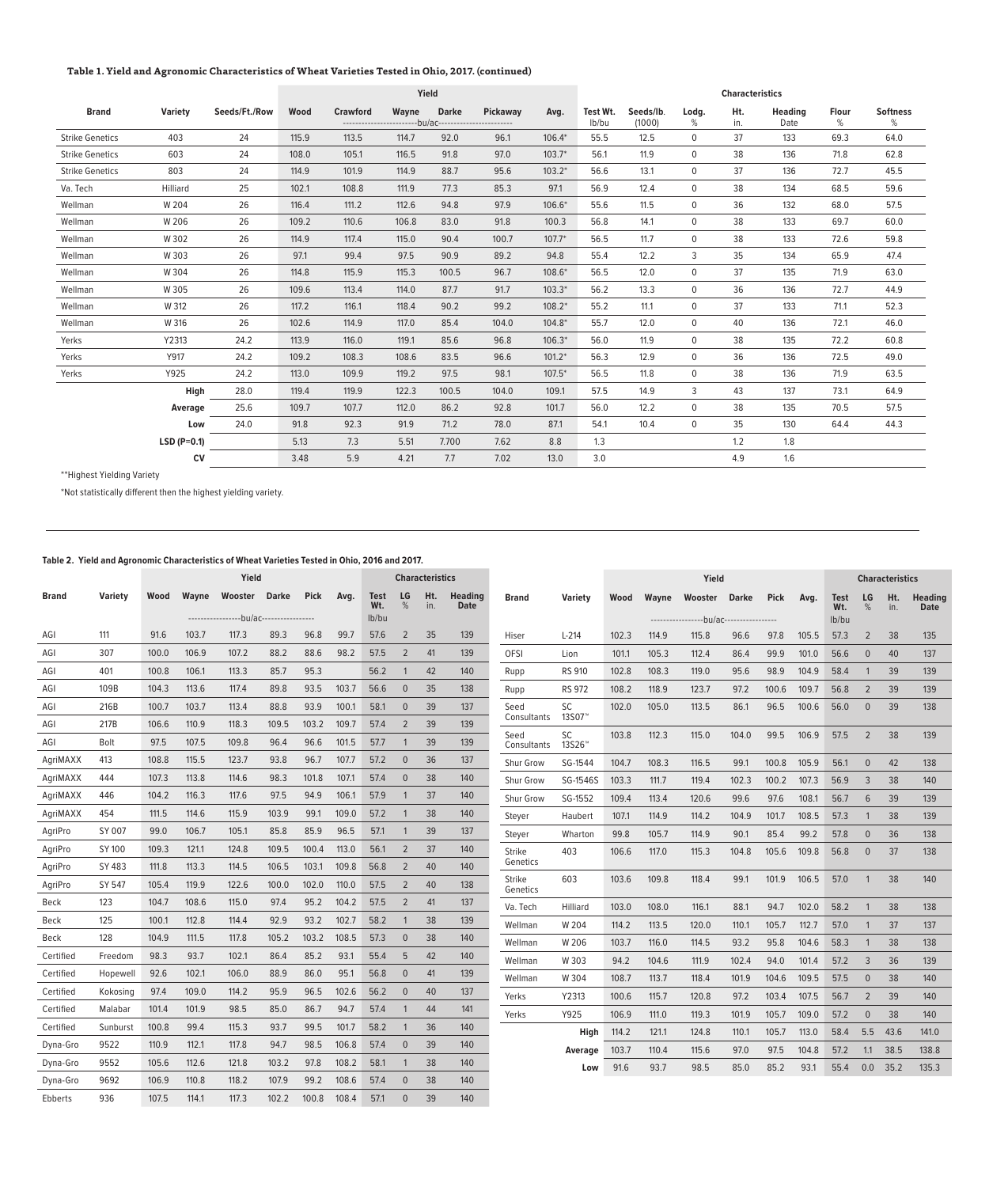## **Table 3. Yield and Agronomic Characteristics of Wheat Varieties Tested in Ohio, 2015–2017.**

|              |                |       |                 | Yield      |      |                      | <b>Characteristics</b> |                             |                |            |                            |
|--------------|----------------|-------|-----------------|------------|------|----------------------|------------------------|-----------------------------|----------------|------------|----------------------------|
| <b>Brand</b> | <b>Variety</b> | Wood  | <b>Crawford</b> | ----bu/ac- |      | Wayne Darke Pickaway | Avg.                   | <b>Test</b><br>Wt.<br>lb/bu | Lodg.<br>%     | Ht.<br>in. | <b>Head</b><br><b>Date</b> |
| AGI          | 307            | 95.0  | 99.1            | 101.5      | 85.6 | 84.7                 | 93.2                   | 57.2                        | 5              | 39         | 140                        |
| AGI          | 216B           | 98.3  | 100.0           | 102.1      | 84.3 | 86.5                 | 94.2                   | 57.8                        | 5              | 37         | 139                        |
| AgriMAXX     | 413            | 102.1 | 108.6           | 112.0      | 87.0 | 94.9                 | 100.9                  | 56.5                        | $\overline{2}$ | 35         | 138                        |
| AgriMAXX     | 444            | 100.6 | 107.3           | 105.7      | 91.8 | 95.8                 | 100.2                  | 56.8                        | $\overline{2}$ | 36         | 141                        |
| AgriMAXX     | 446            | 98.0  | 111.1           | 109.2      | 93.0 | 90.2                 | 100.3                  | 57.3                        | $\overline{2}$ | 35         | 141                        |
| AgriMAXX     | 454            | 103.0 | 106.4           | 109.2      | 97.2 | 98.3                 | 102.8                  | 57.1                        | $\overline{4}$ | 37         | 141                        |
| AgriPro      | SY 007         | 94.5  | 103.0           | 99.8       | 82.9 | 86.0                 | 93.2                   | 57.1                        | 3              | 37         | 138                        |
| AgriPro      | SY 483         | 103.0 | 108.3           | 106.9      | 97.2 | 97.9                 | 102.7                  | 56.0                        | 3              | 38         | 142                        |
| AariPro      | SY 547         | 100.4 | 111.7           | 112.2      | 94.1 | 95.1                 | 102.7                  | 57.3                        | $\overline{2}$ | 38         | 139                        |
| Beck         | 125            | 96.9  | 108.0           | 105.8      | 86.8 | 90.9                 | 97.7                   | 57.9                        | 1              | 36         | 140                        |
| Certified    | Freedom        | 89.4  | 87.9            | 94.0       | 79.9 | 84.0                 | 87.0                   | 54.9                        | 6              | 40         | 142                        |
| Certified    | Hopewell       | 84.0  | 94.3            | 97.0       | 80.8 | 84.2                 | 88.1                   | 56.0                        | $\overline{2}$ | 39         | 141                        |
| Certified    | Malabar        | 87.6  | 94.9            | 90.8       | 76.1 | 83.2                 | 86.6                   | 56.9                        | 1              | 42         | 142                        |
| Certified    | Sunburst       | 93.7  | 96.1            | 105.8      | 89.5 | 92.6                 | 95.5                   | 58.1                        | $\mathbf{1}$   | 34         | 142                        |
| Dyna-Gro     | 9522           | 102.4 | 104.6           | 109.2      | 89.7 | 96.8                 | 100.6                  | 56.9                        | 3              | 37         | 141                        |
| Dyna-Gro     | 9552           | 97.5  | 106.7           | 110.8      | 97.2 | 93.3                 | 101.1                  | 57.4                        | 3              | 35         | 141                        |
| Hiser        | $L-214$        | 97.2  | 109.4           | 105.1      | 91.9 | 94.2                 | 99.5                   | 56.9                        | 6              | 36         | 137                        |

|                           |                | Yield |                 |            |      |                      |       |                             | <b>Characteristics</b> |            |                            |  |
|---------------------------|----------------|-------|-----------------|------------|------|----------------------|-------|-----------------------------|------------------------|------------|----------------------------|--|
| <b>Brand</b>              | <b>Variety</b> | Wood  | <b>Crawford</b> | ----bu/ac- |      | Wayne Darke Pickaway | Avg.  | <b>Test</b><br>Wt.<br>lb/bu | Lodg.<br>%             | Ht.<br>in. | <b>Head</b><br><b>Date</b> |  |
| <b>OFSI</b>               | Lion           | 94.8  | 97.5            | 104.7      | 85.3 | 93.8                 | 95.2  | 56.3                        | $\overline{2}$         | 39         | 139                        |  |
| Rupp                      | <b>RS 910</b>  | 98.5  | 104.2           | 109.8      | 88.7 | 93.7                 | 99.0  | 58.1                        | $\overline{2}$         | 38         | 140                        |  |
| Rupp                      | <b>RS 972</b>  | 97.8  | 111.2           | 113.2      | 92.5 | 94.7                 | 101.9 | 56.3                        | 5                      | 37         | 141                        |  |
| <b>Shur Grow</b>          | SG-1544        | 97.8  | 103.6           | 109.7      | 92.0 | 97.6                 | 100.1 | 56.1                        | $\overline{2}$         | 41         | 139                        |  |
| <b>Shur Grow</b>          | SG-1552        | 99.3  | 106.3           | 110.8      | 92.5 | 93.9                 | 100.6 | 56.2                        | 9                      | 38         | 141                        |  |
| Stever                    | Haubert        | 100.0 | 110.5           | 108.6      | 97.8 | 100.1                | 103.4 | 57.1                        | $\overline{2}$         | 37         | 141                        |  |
| <b>Strike</b><br>Genetics | 403            | 101.0 | 113.1           | 106.8      | 95.5 | 101.3                | 103.5 | 56.5                        | $\overline{2}$         | 35         | 139                        |  |
| <b>Strike</b><br>Genetics | 603            | 96.3  | 105.5           | 111.1      | 94.3 | 97.6                 | 101.0 | 56.8                        | $\overline{4}$         | 37         | 141                        |  |
| Va. Tech                  | Hilliard       | 97.2  | 100.9           | 107.4      | 81.7 | 88.9                 | 95.2  | 57.8                        | 3                      | 37         | 139                        |  |
| Wellman                   | W 204          | 105.6 | 109.5           | 109.9      | 99.3 | 102.5                | 105.3 | 56.7                        | 3                      | 36         | 138                        |  |
| Wellman                   | W 206          | 98.5  | 109.7           | 105.4      | 88.2 | 93.9                 | 99.1  | 58.0                        | $\mathbf{1}$           | 37         | 140                        |  |
| Yerks                     | Y2313          | 95.4  | 110.0           | 110.1      | 90.6 | 100.5                | 101.3 | 56.2                        | 5                      | 38         | 141                        |  |
|                           | High           | 105.6 | 113.1           | 113.2      | 99.3 | 102.5                | 105.3 | 58.1                        | 9                      | 42         | 142                        |  |
|                           | Average        | 97.4  | 104.8           | 106.4      | 89.8 | 93.3                 | 98.3  | 56.9                        | 3                      | 37         | 140                        |  |
|                           | Low            | 84.0  | 87.9            | 90.8       | 76.1 | 83.2                 | 86.6  | 54.9                        | $\mathbf{1}$           | 34         | 137                        |  |

## **Table 4. Reaction of Winter Wheat Varieties to Various Diseases in Ohio.**

|              |                | PM          | PM                   | <b>SLB</b> | <b>SGB</b> | <b>FHB</b> |
|--------------|----------------|-------------|----------------------|------------|------------|------------|
| <b>Brand</b> | <b>Variety</b> | 2017        | 2016                 | %          | %          | %          |
| AGI          | 111            | <b>MS</b>   |                      | 1.3        | 0.8        | 11.1       |
| AGI          | 307            | <b>MS</b>   |                      | 0.6        | 2.2        | 16.7       |
| AGI          | 401            | <b>MR</b>   |                      | 6.2        | 2.3        | 45.0       |
| AGI          | 109B           | <b>MR</b>   | R                    | 4.7        | 1.0        | 23.9       |
| AGI          | 216B           | S           | <b>MS</b>            | 2.6        | 3.7        | 8.9        |
| AGI          | 217B           | S           |                      | 2.9        | 0.5        | 22.8       |
| AGI          | Bolt           | <b>MR</b>   |                      | 6.5        | 2.2        | 6.7        |
| AgriMAXX     | 413            | S           |                      | 9.8        | 0.8        | 15.0       |
| AgriMAXX     | 444            | <b>MR</b>   |                      | 2.6        | 2.7        | 28.3       |
| AgriMAXX     | 446            | <b>MS</b>   | <b>MS</b>            | 4.2        | 6.7        | 42.2       |
| AgriMAXX     | 454            | S           | <b>MS</b>            | 5.4        | 5.2        | 23.3       |
| AgriMAXX     | 463            | <b>MS</b>   |                      | 2.6        | 16.7       | 5.6        |
| AgriMAXX     | 464            | <b>MR</b>   |                      | 4.0        | 7.0        | 10.6       |
| AgriPro      | SY 007         | $\mathsf R$ | <b>MR</b>            | 4.5        | 5.0        | 23.9       |
| AgriPro      | SY 100         | <b>MR</b>   | $\ddot{\phantom{0}}$ | 2.9        | 11.7       | 30.6       |
| AgriPro      | SY 483         | <b>MR</b>   | ${\sf R}$            | 2.7        | 3.7        | 48.9       |
| AgriPro      | SY 547         | R           | <b>MR</b>            | 1.9        | 5.0        | 25.6       |
| Beck         | 123            | <b>MR</b>   |                      | 3.5        | 6.0        | 13.7       |
| Beck         | 125            | <b>MS</b>   | <b>MS</b>            | 3.3        | 11.7       | 20.6       |
| Beck         | 128            | S           |                      | 2.9        | 8.3        | 27.8       |
| Certified    | Freedom        | <b>MS</b>   |                      | 0.9        | 13.3       | 53.3       |
| Certified    | Hopewell       | <b>MS</b>   |                      | 1.9        | 13.3       | 31.1       |
| Certified    | Kokosing       | <b>MR</b>   |                      | 3.6        | 21.7       | 19.4       |
| Certified    | Malabar        | <b>MS</b>   |                      | 1.4        | 6.7        | 24.4       |
| Certified    | Starburst      | R           |                      | 3.2        | 6.7        | 16.7       |
| Certified    | Sunburst       | R           | R                    | 4.9        | 6.7        | 23.9       |
| CROPLAN      | 9203           | S           |                      | 4.8        | 15.0       | 25.0       |
| CROPLAN      | 9415           | <b>MS</b>   |                      | 3.3        | 26.7       | 37.2       |
| CROPLAN      | 9606           | <b>MS</b>   |                      | 5.8        | 26.7       | 26.1       |
| Dyna-Gro     | 9522           | <b>MS</b>   |                      | 4.3        | 5.0        | 36.1       |
| Dyna-Gro     | 9552           | S           |                      | 2.8        | 10.0       | 25.0       |
| Dyna-Gro     | 9692           | S           |                      | 4.2        | 6.7        | 21.1       |

|                           |                | <b>PM</b> | <b>PM</b>            | <b>SLB</b> | <b>SGB</b> | <b>FHB</b> |
|---------------------------|----------------|-----------|----------------------|------------|------------|------------|
| <b>Brand</b>              | <b>Variety</b> | 2017      | 2016                 | %          | %          | %          |
| Dyna-Gro                  | 9701           | <b>MR</b> |                      | 3.7        | 13.3       | 10.6       |
| Dyna-Gro                  | 9750           | S         |                      | 1.7        | 18.3       | 5.7        |
| Dyna-Gro                  | 9772           | <b>MS</b> |                      | 3.6        | 10.3       | 13.9       |
| Dyna-Gro                  | 9862           | <b>MR</b> |                      | 4.2        | 11.7       | 13.3       |
| Ebberts                   | 903            | <b>MS</b> |                      | 5.8        | 13.3       | 16.1       |
| Ebberts                   | 911            | <b>MS</b> |                      | 4.7        | 16.7       | 5.9        |
| Ebberts                   | 916            | <b>MR</b> |                      | 2.3        | 11.7       | 20.0       |
| Ebberts                   | 936            | S         |                      | 1.6        | 8.7        | 21.7       |
| Ebberts                   | E3201          | <b>MS</b> |                      | 5.3        | 13.3       | 23.9       |
| Hiser                     | $L-214$        | <b>MR</b> | <b>MR</b>            | 2.3        | 6.7        | 45.6       |
| <b>OFSI</b>               | Lion           | <b>MR</b> | ${\sf R}$            | 2.2        | 20.0       | 20.6       |
| Rupp                      | <b>RS 902</b>  | S         |                      | 2.7        | 8.3        | 15.0       |
| Rupp                      | <b>RS 910</b>  | R         | R                    | 2.9        | 10.0       | 10.6       |
| Rupp                      | RS 961         | <b>MS</b> | $\ddot{\phantom{0}}$ | 4.2        | 11.7       | 15.0       |
| Rupp                      | RS 972         | <b>MS</b> | <b>MS</b>            | 4.2        | 11.7       | 28.3       |
| Seed<br>Consultants       | SC 13S07™      | <b>MS</b> |                      | 5.0        | 13.3       | 10.0       |
| Seed<br>Consultants       | SC 13S17™      | S         |                      | 3.8        | 13.3       | 11.7       |
| Seed<br>Consultants       | SC 13S26™      | S         |                      | 3.2        | 5.0        | 23.9       |
| Seed<br>Consultants       | SC 13S37™      | <b>MR</b> |                      | 5.0        | 15.0       | 29.4       |
| Shur Grow                 | SG-1537S       | <b>MR</b> |                      | 1.6        | 18.3       | 7.3        |
| Shur Grow                 | SG-1544        | R         | $\ddot{\phantom{0}}$ | 1.5        | 15.0       | 25.0       |
| Shur Grow                 | SG-1546S       | S         | $\cdot$              | 3.2        | 8.3        | 36.7       |
| Shur Grow                 | SG-1547S       | <b>MS</b> |                      | 5.3        | 8.3        | 21.1       |
| Shur Grow                 | SG-1552        | <b>MS</b> | <b>MS</b>            | 3.0        | 6.0        | 31.7       |
| Steyer                    | <b>Berwick</b> | <b>MS</b> |                      |            | 10.0       | 18.9       |
| Steyer                    | Haubert        | S         | S                    | 1.1        | 10.0       | 37.2       |
| Steyer                    | Wharton        | S         |                      | 2.2        | 10.0       | 33.9       |
| <b>Strike</b><br>Genetics | 403            | S         | <b>MS</b>            | 3.3        | 11.7       | 11.1       |